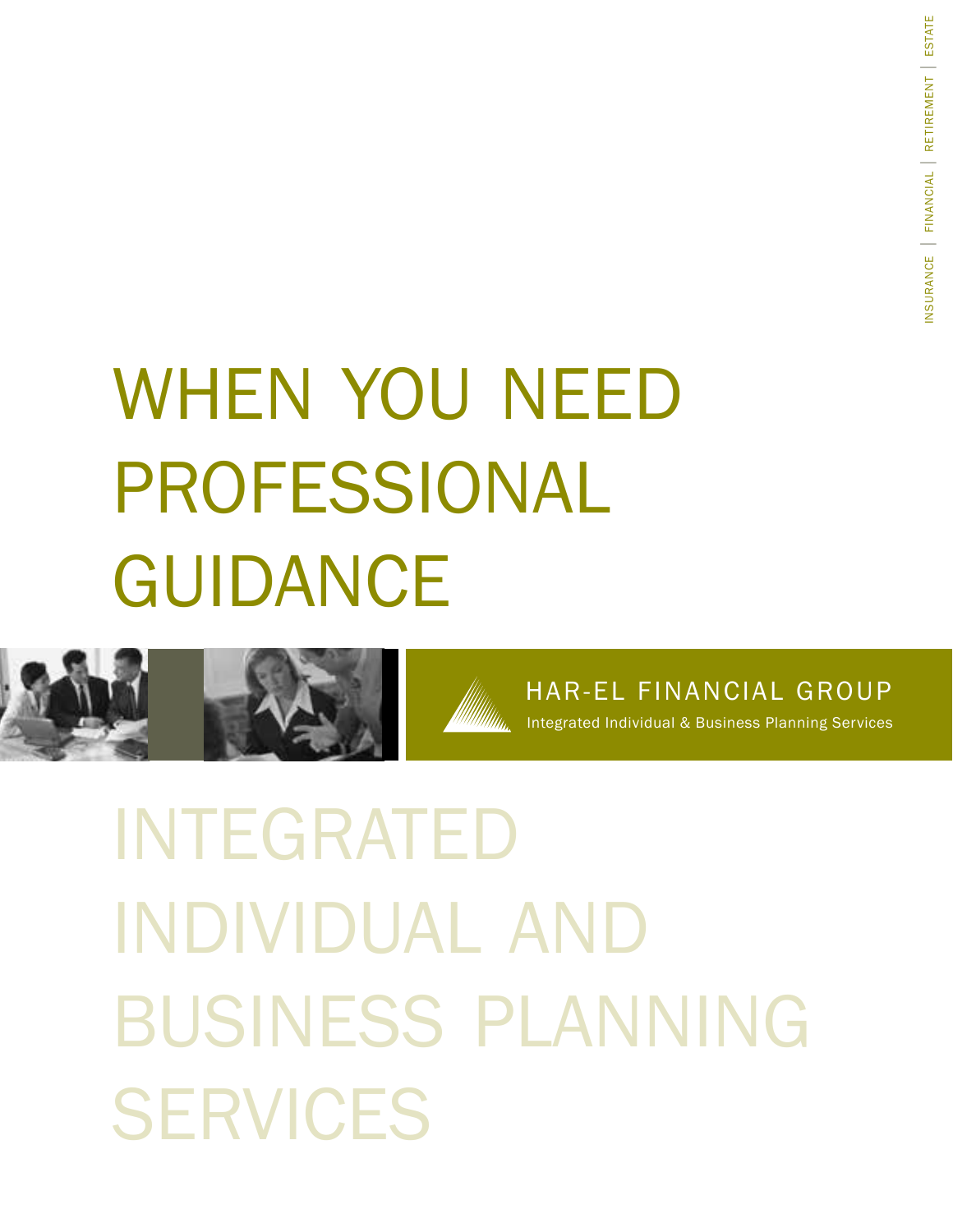Respected and trusted, we've got the experience to be a great resource to you.

We're a group of financial professionals, possessing the knowledge, experience and authority to provide innovative strategies to help address your problems.

And, with our centrally located office, you can count on our personal attention and



## ...ONE NAME STANDS OUT: Har-El Financial GrOUP

our commitment to you.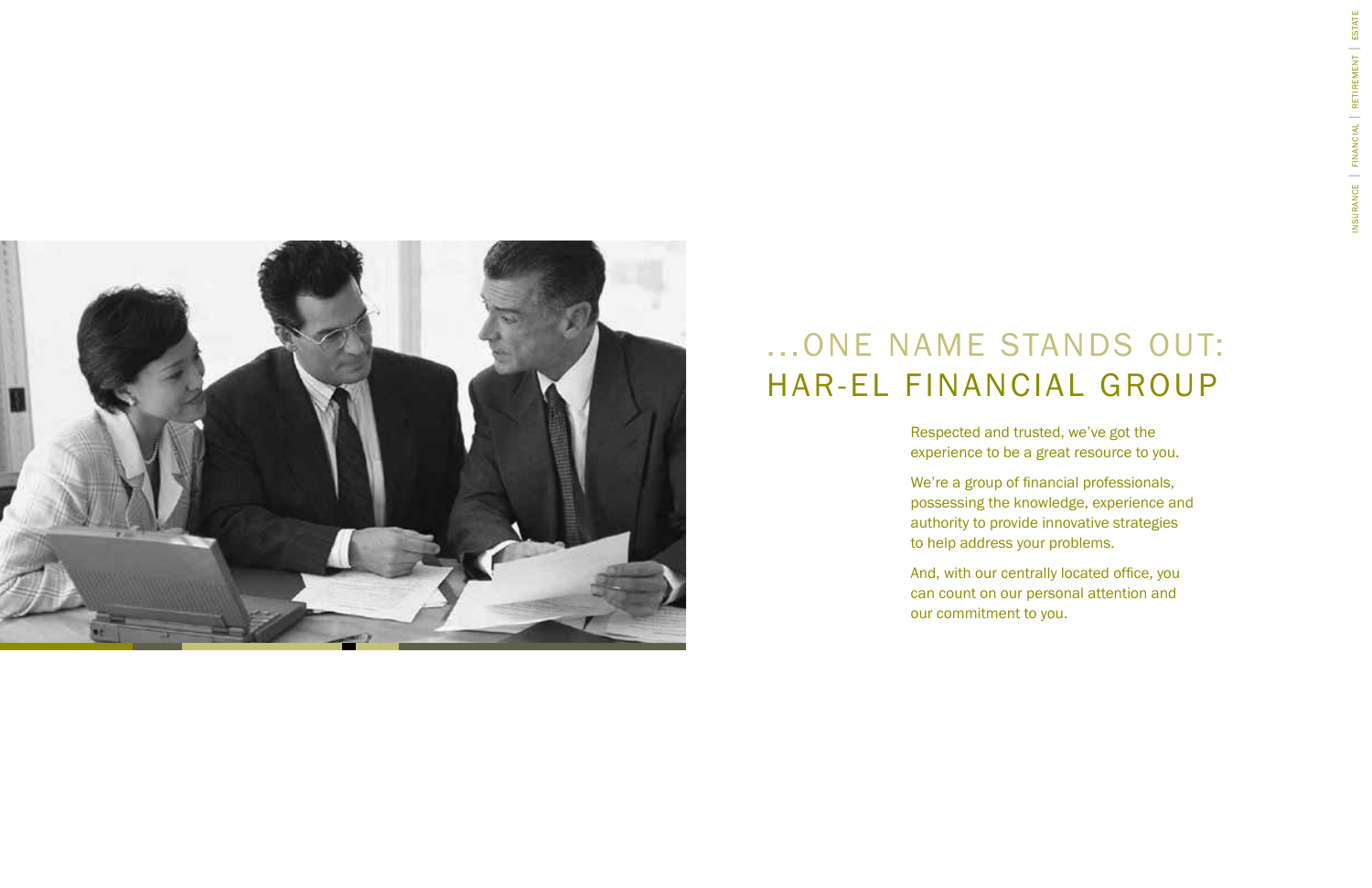corporate Financial Strategies (Business Transfer, Succession Planning, etc.)

Pension & 401 (k) Plans

Employee Beneft Plans (Group Health, Dental, Long Term Disability, cafeteria Plans, etc.)

Executive Benefts & Deferred compensation Plans



Because many business owners and executives, like yourself, realize that they can't meet their business challenges alone. in addition to the day-to-day operation of the business, you have other issues to worry about: fnding and keeping good employees, meeting and exceeding customer demands, developing tax-smart strategies, competing effectively in the marketplace, and replacing experienced workers as they leave or retire.

By receiving professional guidance, you're able to focus your efforts on what counts the most — growing and building your business. it's a process that keeps you in control while providing a proactive approach to meeting business challenges.

Why Would You Want to Seek Professional Guidance?

### Our experience has shown that many business owners



have concerns in eight areas:

your team of strategists at har-el financial group can help you with these concerns.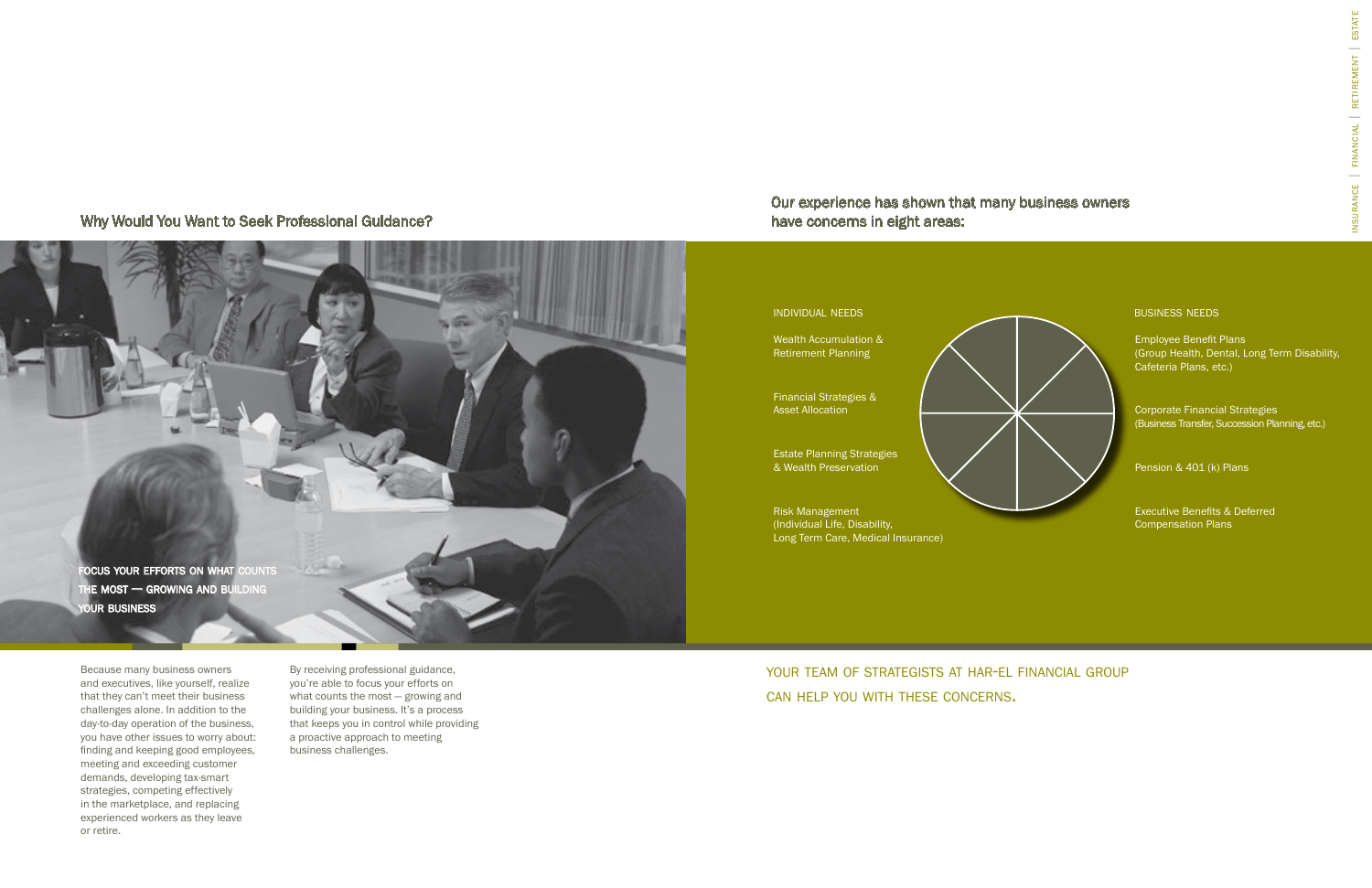No two businesses are exactly alike. The individual stamp you put on your business sets you apart and gives you a competitive edge. Har-El Financial Group recognizes this difference. That's why we provide customized strategies – tailored to your needs and priorities.

We'll work with you to plan your strategy. We'll implement a plan and take care of the details. We'll be there throughout the process, providing

information and answering questions. We'll monitor your progress, so you stay on track with your long-term objectives.

Like many business owners, your business and personal financial needs may be closely intertwined. Your financial strategists from Har-El Financial Group can help you develop and execute an integrated approach to meeting your financial objectives.

We'll Provide Professional Guidance.



### www.harelfinancial.com

commitment to the highest level of satisfaction and service.